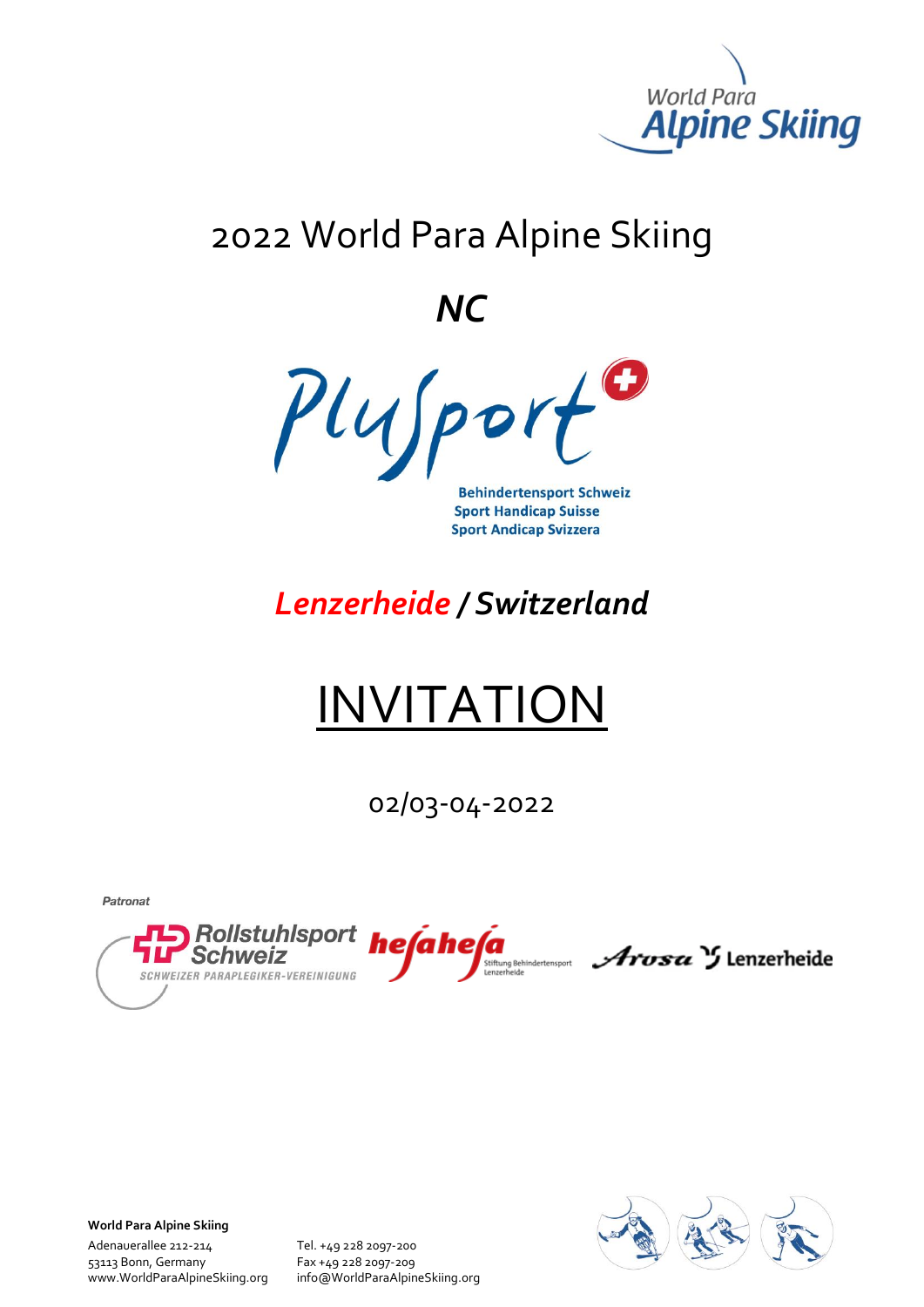

| <b>General Management</b><br>Chairperson | Joachim Röthlisberger     |                         | Phone: +41 79 329 75 39                      |  |
|------------------------------------------|---------------------------|-------------------------|----------------------------------------------|--|
|                                          |                           |                         | E-mail: roethlisberger@plusport.ch           |  |
|                                          |                           |                         |                                              |  |
| Chief of Race                            | Manuel Brugger            |                         | Phone: +4179 611 25 13                       |  |
|                                          |                           |                         | E-mail: manuelbrugger@me.com                 |  |
|                                          |                           |                         |                                              |  |
|                                          |                           |                         | Address:                                     |  |
| <b>WPAS Race Director</b>                | Name                      |                         | Phone:                                       |  |
|                                          |                           |                         | E-mail:                                      |  |
|                                          |                           |                         |                                              |  |
| <b>WPAS TD</b>                           | Olivia Stoffel            |                         | Phone: +41 79 257 64 05                      |  |
|                                          |                           |                         | E-mail: stoffel@paschiun.ch                  |  |
|                                          |                           |                         |                                              |  |
| Race Administrator                       |                           |                         | Phone: +41 79 329 75 39                      |  |
|                                          | Joachim Röthlisberger     |                         | E-mail: roethlisberger@plusport.ch           |  |
|                                          |                           |                         |                                              |  |
| Rescue/                                  | Meier Romano Pisten &     | Phone: +41 76 553 13 47 |                                              |  |
| <b>Medical Service</b>                   | Rettungsdienst            |                         |                                              |  |
|                                          | Bergbahnen Lenzerheide    |                         |                                              |  |
|                                          |                           |                         | E-mail: romano.meier@arosa-lenzerheide.swiss |  |
|                                          |                           |                         |                                              |  |
| <b>Team Captain's Meeting</b>            | Hotel Sunstar Lenzerheide |                         | Address: Voa Sporz 8, 7078 Lenzerheide       |  |
|                                          |                           |                         |                                              |  |
| <b>Official Notice Board</b>             |                           | Finish Area<br>Location |                                              |  |
| Location                                 |                           |                         |                                              |  |
|                                          |                           |                         |                                              |  |
| SL slope                                 | Beltrametti               |                         | Homologation nº: 11565/12/14                 |  |
| GS slope                                 | Pedra Grossa              |                         | Homologation nº:                             |  |
| SG slope                                 | Name                      |                         | Homologation nº:                             |  |
| DH slope                                 | Name                      |                         | Homologation nº:                             |  |



hefahefa

 $\mathcal{A}$ rosa  $\mathcal{Y}$  Lenzerheide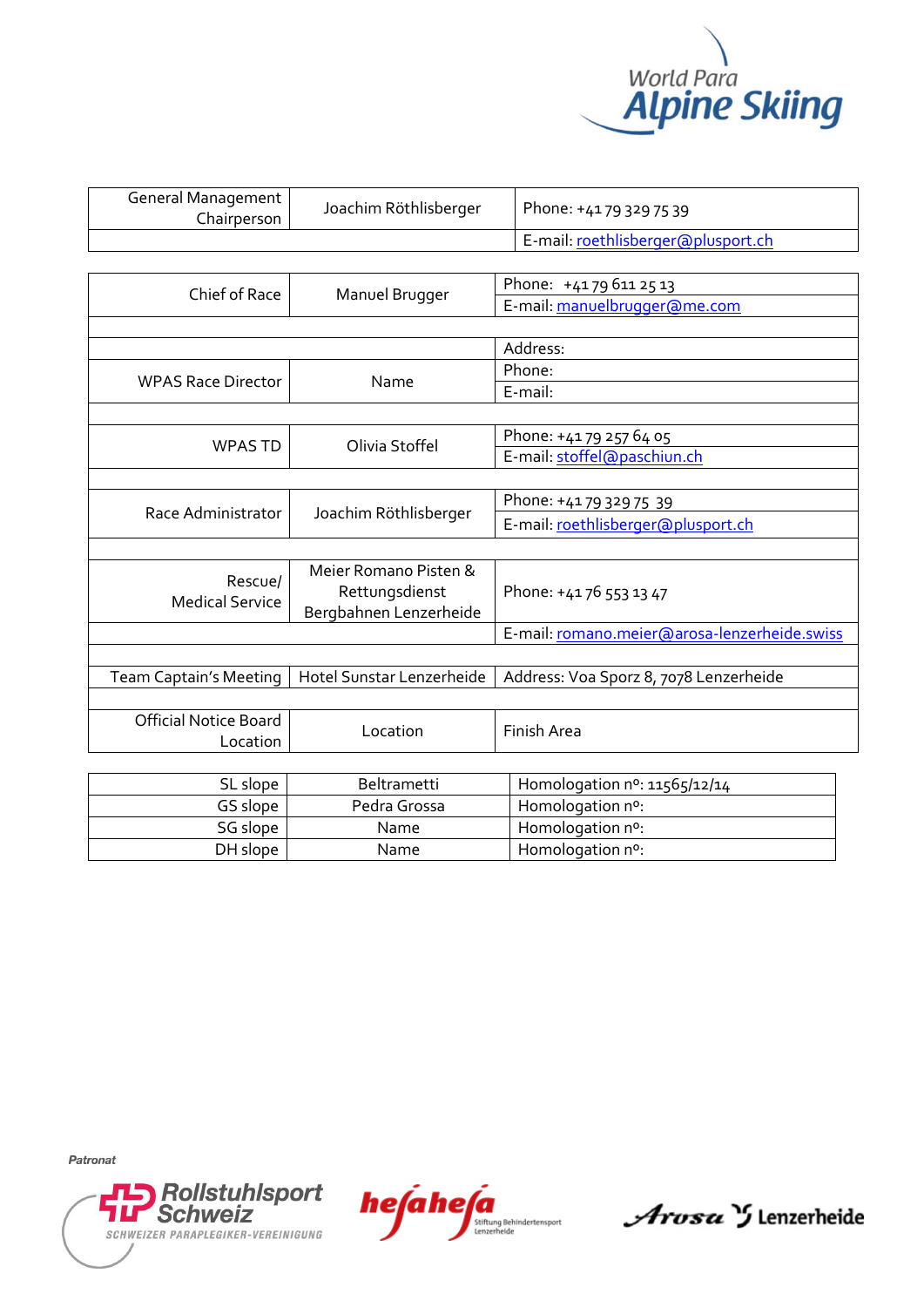

| Rules:                    | WPAS Rule Book 2021/2022 (valid until October 2022)                                                                                                                                                                                                                                                                                                                |  |  |  |
|---------------------------|--------------------------------------------------------------------------------------------------------------------------------------------------------------------------------------------------------------------------------------------------------------------------------------------------------------------------------------------------------------------|--|--|--|
|                           |                                                                                                                                                                                                                                                                                                                                                                    |  |  |  |
| Doping:                   | According to the IPC Doping Control Agreement                                                                                                                                                                                                                                                                                                                      |  |  |  |
|                           |                                                                                                                                                                                                                                                                                                                                                                    |  |  |  |
| Participant<br>Insurance: | Each NPC/NSF must ensure that all the members of their delegation are<br>appropriately insured, including coverage for travel, liability and accidents. All<br>delegation members must have appropriate accident and health insurance in order<br>to race in international ski competitions. For more information please contact<br>info@worldparaalpineskiing.org |  |  |  |
|                           |                                                                                                                                                                                                                                                                                                                                                                    |  |  |  |
| Age Limit:                | According to WPAS Rules                                                                                                                                                                                                                                                                                                                                            |  |  |  |
|                           |                                                                                                                                                                                                                                                                                                                                                                    |  |  |  |
| <b>WPAS Point limit:</b>  | According to WPAS Rules                                                                                                                                                                                                                                                                                                                                            |  |  |  |
|                           |                                                                                                                                                                                                                                                                                                                                                                    |  |  |  |
| Race entry:               | Anmeldung<br><b>IPC Online Entry System</b>                                                                                                                                                                                                                                                                                                                        |  |  |  |
|                           |                                                                                                                                                                                                                                                                                                                                                                    |  |  |  |
| Race entry fee:           | According to WPAS Rules<br>CHF 15 .- per Race                                                                                                                                                                                                                                                                                                                      |  |  |  |

| Final Payment for Race<br>& Accommodation<br>Fees deadline | 02/04/2022                                        | Please pay the full Race Entry and Accommodation Fees.<br>The race entry and accommodation fees are NOT<br><b>REFUNDABLE</b> |                            |  |  |  |
|------------------------------------------------------------|---------------------------------------------------|------------------------------------------------------------------------------------------------------------------------------|----------------------------|--|--|--|
|                                                            |                                                   |                                                                                                                              |                            |  |  |  |
| Bank Account data:                                         | Payments should<br>cover bank transfer<br>charges | Bank:                                                                                                                        | PostFinance, 3030 Bern     |  |  |  |
|                                                            |                                                   | Account:                                                                                                                     | PluSport, 8604 Volketswil  |  |  |  |
|                                                            |                                                   | IBAN:                                                                                                                        | CH04 0900 0000 8000 0660 4 |  |  |  |
|                                                            |                                                   | BIC (SWIFT)                                                                                                                  | <b>POFICHBEXXX</b>         |  |  |  |
|                                                            |                                                   |                                                                                                                              |                            |  |  |  |
| Liability:                                                 |                                                   | The<br>liability<br>organizers do not accept<br>tor<br>any<br>injury/damage to persons/belongings                            |                            |  |  |  |



hefahefa

Arvsa Y Lenzerheide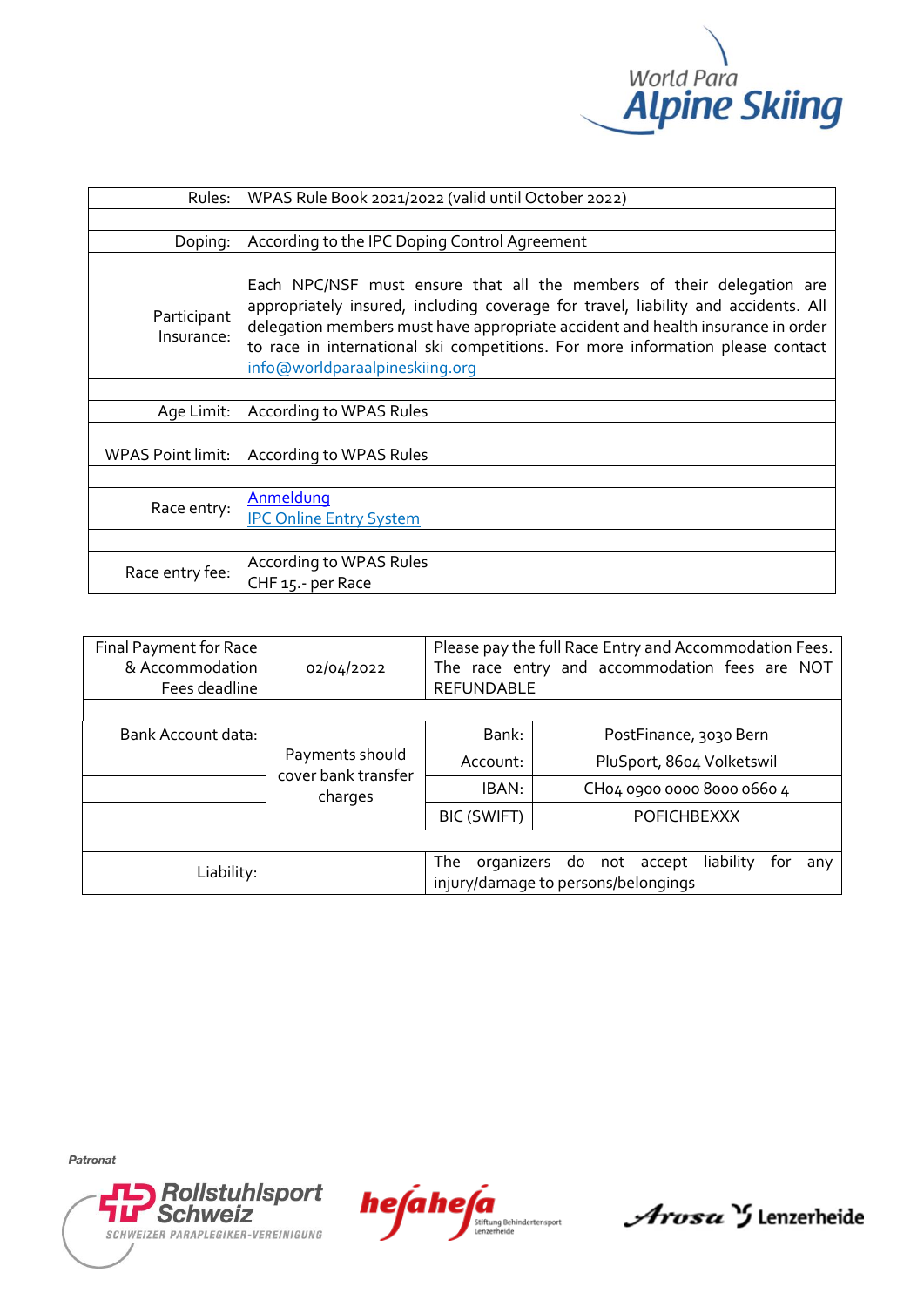

## **Schedule**

| Friday                 | 20:00                         | 1 <sup>st</sup> Team captain meeting    | Hotel Sunstar Lenzerheide |  |  |  |  |  |
|------------------------|-------------------------------|-----------------------------------------|---------------------------|--|--|--|--|--|
| 01.04.2022             |                               |                                         |                           |  |  |  |  |  |
| Proposed Schedule      |                               |                                         |                           |  |  |  |  |  |
| Saturday<br>02.04.2022 | 07:45                         | Inspection 1 <sup>st</sup> run          |                           |  |  |  |  |  |
|                        | 08:30                         | Giant Slalom – Race $1st$ run           | Pedra Grossa              |  |  |  |  |  |
|                        | 9:30                          | Inspection 2 <sup>nd</sup> run          |                           |  |  |  |  |  |
|                        | 10:15                         | Giant Slalom - Race 2 <sup>nd</sup> run |                           |  |  |  |  |  |
|                        | 12:30                         | Prize giving ceremony                   | Avant Clavo               |  |  |  |  |  |
|                        | after                         | 2 <sup>nd</sup> Team captain meeting    | Avant Clavo               |  |  |  |  |  |
|                        |                               |                                         |                           |  |  |  |  |  |
| Sunday<br>03.04.2022   | 07:45                         | Inspection 1 <sup>st</sup> run          |                           |  |  |  |  |  |
|                        | 08:30                         | Slalom $-1^{st}$ run                    | Heimberg                  |  |  |  |  |  |
|                        | 9:30                          | Inspection 2 <sup>nd</sup> run          |                           |  |  |  |  |  |
|                        | Slalom $-2^{nd}$ run<br>10:15 |                                         |                           |  |  |  |  |  |
|                        | 12:00                         | <b>Prize Giving Ceremony</b>            | Finish area               |  |  |  |  |  |

**Changes to the programme can be made by the Organization**



hefahefa

*Arosa* Y Lenzerheide